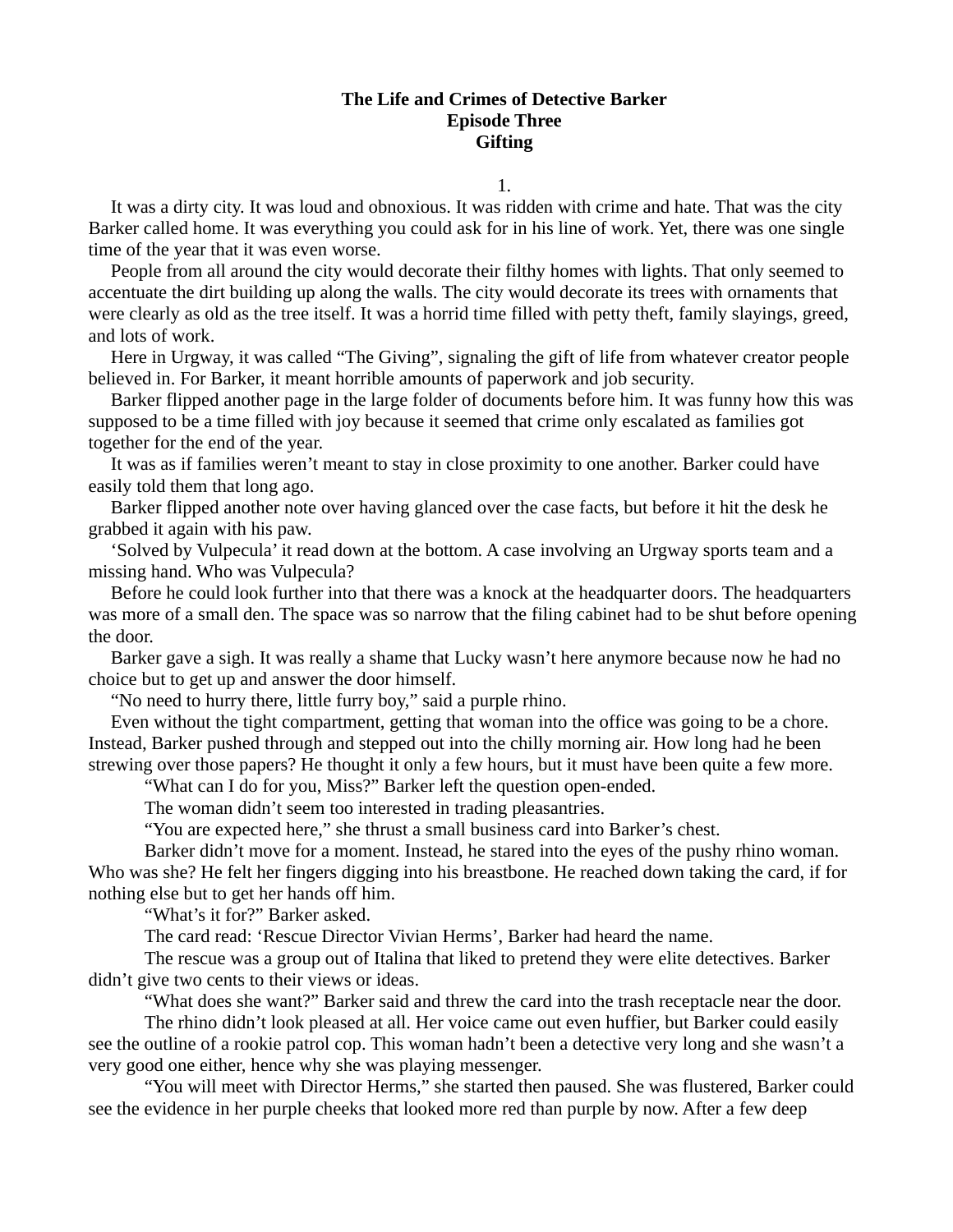breaths, she started again, "You will respect the work she had accumulated. You will be at Rescue Headquarters in Italina in three days' time."

The rhino said nothing else and turned on her heel walking back to the waiting taxi cab. Barker stood there for a moment and waited for the cab to disappear down the road. He then turned and removed the business card from the bin. It would do well to know the animal he was to tame.

2.

Italina was only about three hundred miles west of Urgway; meaning that three days left Barker plenty of time to get to the city. However, Barker wasn't one for showing up to a situation without some prior knowledge of the situation.

It turned out Rescue headquarters was gigantic and also completely hidden. The building he stood in front of on the first day in Italina was not called Rescue. Instead, the front store facings read things like *'Mike's Dry Cleaners'* and *'Franks Chili Wieners'*, which was surprisingly quite tasty.

Barker noticed right away it was a cover for their operation. He may not have noticed to be quite fair, but that purple rhino was a hard character to miss. Barker had avoided her pretend, stern gaze, but he had seen her just fine. She had walked in through the dry cleaners and not come back out for hours. It was safe to say that this is where he would be meeting this Herms character.

Herms, it turned out was a rather skinny woman with authoritative looks and fashion. She had been the handpicked director by a fox named Noel. She had been running with the title for quite some time, but she didn't have any big cases behind her credentials. Sure, Rescue was well known throughout the world, but Herms was relatively quiet.

Maybe that was by design, or maybe she just didn't strive for the attention, or more likely she was a second-rate detective, who just happened to wear a golden star above her name.

Italina aside from being one of the largest cities this side of the pond wasn't very exciting to Barker. People pushed along in packs like drones looking to get from point A to point B. There was no interaction, not like Urgway.

Urgway was full of character, most of it horrible character, but character none-the-less. There were no evident pickpockets, no shady vendors, and no questionable women. Sure, Italina still had your random homeless bloke, but really even they looked listless and deprived.

It was a wonder detectives even survived in this place. Barker had only been here two days and already he was ready to die of boredom.

Barker pushed into a small café. It wasn't anything special. Not like his rats hole back home, but they can't all be winners.

"Excuse me, sir," said a funny looking bird as he passed by. Barker watched him until he sat in a booth with a white-haired character, but Barker didn't see his face before being guided to a side booth.

Barker had picked this café to keep an eye on the storefronts. To know who was a part of this operation and who was just a decoy. He still wasn't sure what these people wanted, but he did know he wouldn't be caught off guard by them.

As Barker watched he continued to jot down notes. Descriptions of people he thought noteworthy. Different routes in and out of the buildings. He would see a man go into one building and an hour later exit another. That meant there were several doors and that Rescue tried to be careful about their business.

"More coffee," the waitress asked.

Barker had already made his notes on her. She was someone he would have to take care of before he left. Waitresses didn't do sixteen-hour shifts, and waitresses didn't wear thousand dollar earrings. She was materialistic or undercover, and Barker had been a detective long enough to know which it was.

"No more coffee. I will need a check," he said looking down at his watch. Best to feign needing to be somewhere else, it was a guaranteed way to be tracked and followed. She would do the job herself. She had invested too much time to be sluggish and give her glory away. Anyone who wore thousand dollar earrings liked to be the center of attention.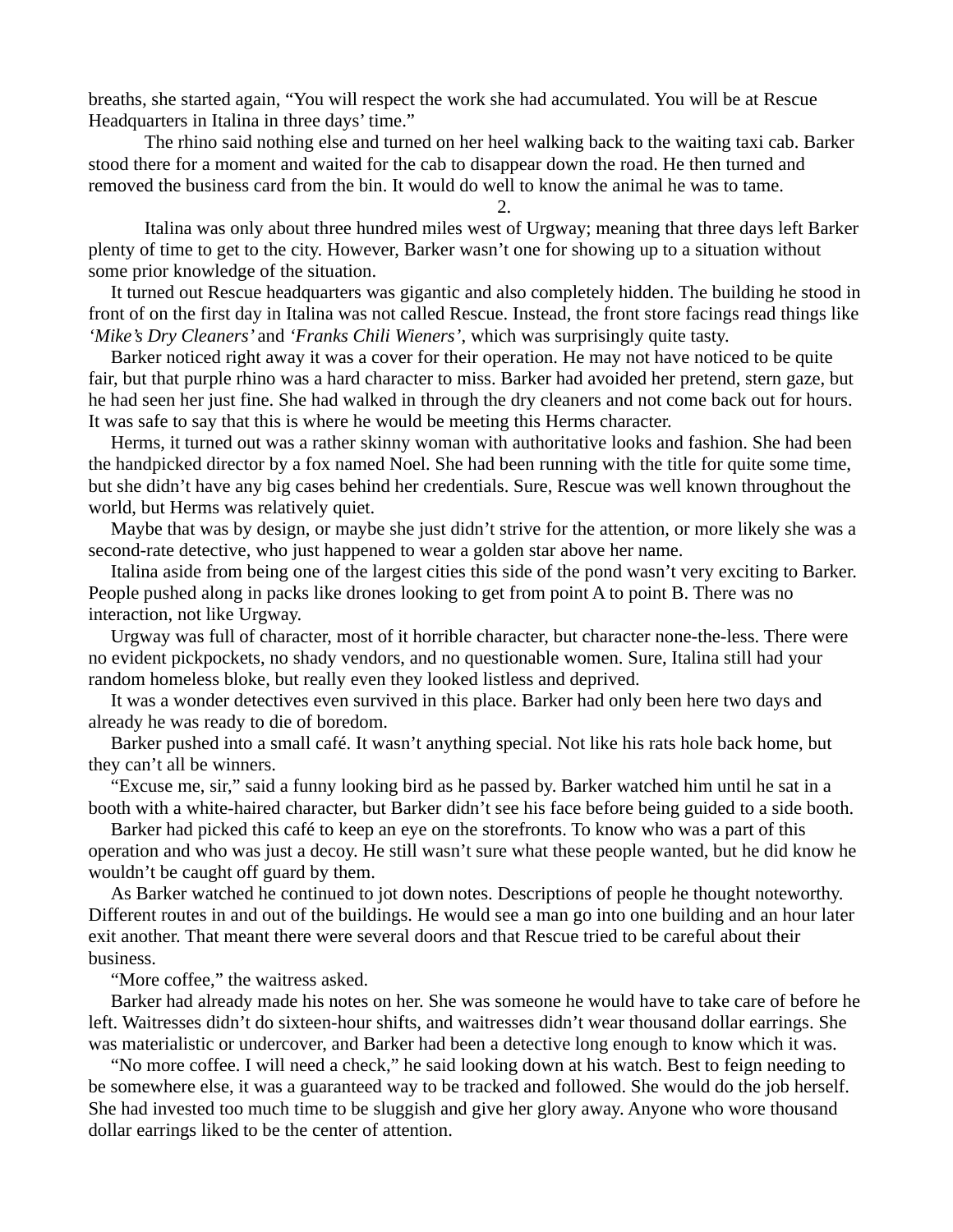Rounding the corner, Barker stopped to pretend to tie his shoe. It was an easy ploy to look down and stop. The woman was down the street, exactly as he thought, trailing him to his faked meeting. It was almost too easy.

Barker stood and looked around with an air of franticness, before darting down a side alley. It was safe to bet no one would come down this way, aside from his tail. When she came not a minute later, Barker moved out from behind the small dumpster.

"Umm," was all she mumbled.

"Don't worry," was all the assurance Barker would give her.

He grabbed her by the arm and pulled her into a tight embrace. Her eyes were panicky and afraid. He wasn't going to kill her though, that was far too messy. Instead, he inserted a small needle into her neck. Just enough to keep her asleep for a little while, long enough to store her away until this venture was over.

3.

The address on the card led him to the shop fronts. Barker could have gone in through the shops and patrolled the halls of Headquarters alone. He had evaluated and discovered much about the facilities. However, that would give his one advantage away.

This group of second-rate detectives wanted something from him. Barker reached up and adjusted his collar. He would wait for them to come to him. He would stand like a lost puppy and they would come to his rescue; just as their name implied.

"Detective Barker?"

Barker turned around and came face to face with a bright-eyed cat. She protruded her hand into his airspace, but instead of shaking it he used his own paws to straighten his collar. She seemed to get the point and dropped the pretense.

"You are to come with me," she said.

Their trip led them through the entryway of the dry cleaners. Inside, the woman gave a nod to the man at the front of the desk. The man was clearly no detective, and maybe he really did do dry cleaning. It was certain he knew what was going on around him though.

Barker was led through a rear door and then down a set of stairs.

"Where are we going?" he asked.

He didn't need the answer, but the illusion of confusion was needed.

The Cat woman did not answer. She just opened another door at the foot of the stairs and led Barker into a small elevator. Her claws tapped on the number six. It took a moment for the elevator to react. It seemed Rescue wasn't as lucrative as they seemed in the papers.

Barker found a reflective panel inside the box and made sure everything was up to appearance. It was best to always look your best. The cat gave a scoff behind him.

When the elevator stopped, the woman started up like she had been fired from a cannon. Barker almost darted after her. It was instinct, but he caught himself and with a dignified manner walked behind her.

They passed several small cubicles with what seemed like interns. They passed a wooly mail carrier who barked something at the cat, but if she could understand the words she was more in tune than Barker.

Finally, she stopped walking and pointed towards a small leather couch.

"Sit and wait, when Director Herms is ready, she will fetch you, boy."

It seemed that the handshake had really flustered that cat. Barker gave a smile and sat on the couch. "Quite the impressive resume," said Vivian Herms.

Barker looked up as if he was bored. She hadn't made him wait as long as he would have suspected. "I am sure it is," Barker said with a hint of snide.

His paw gracefully drew to his neck and he adjusted his collar standing up off the couch.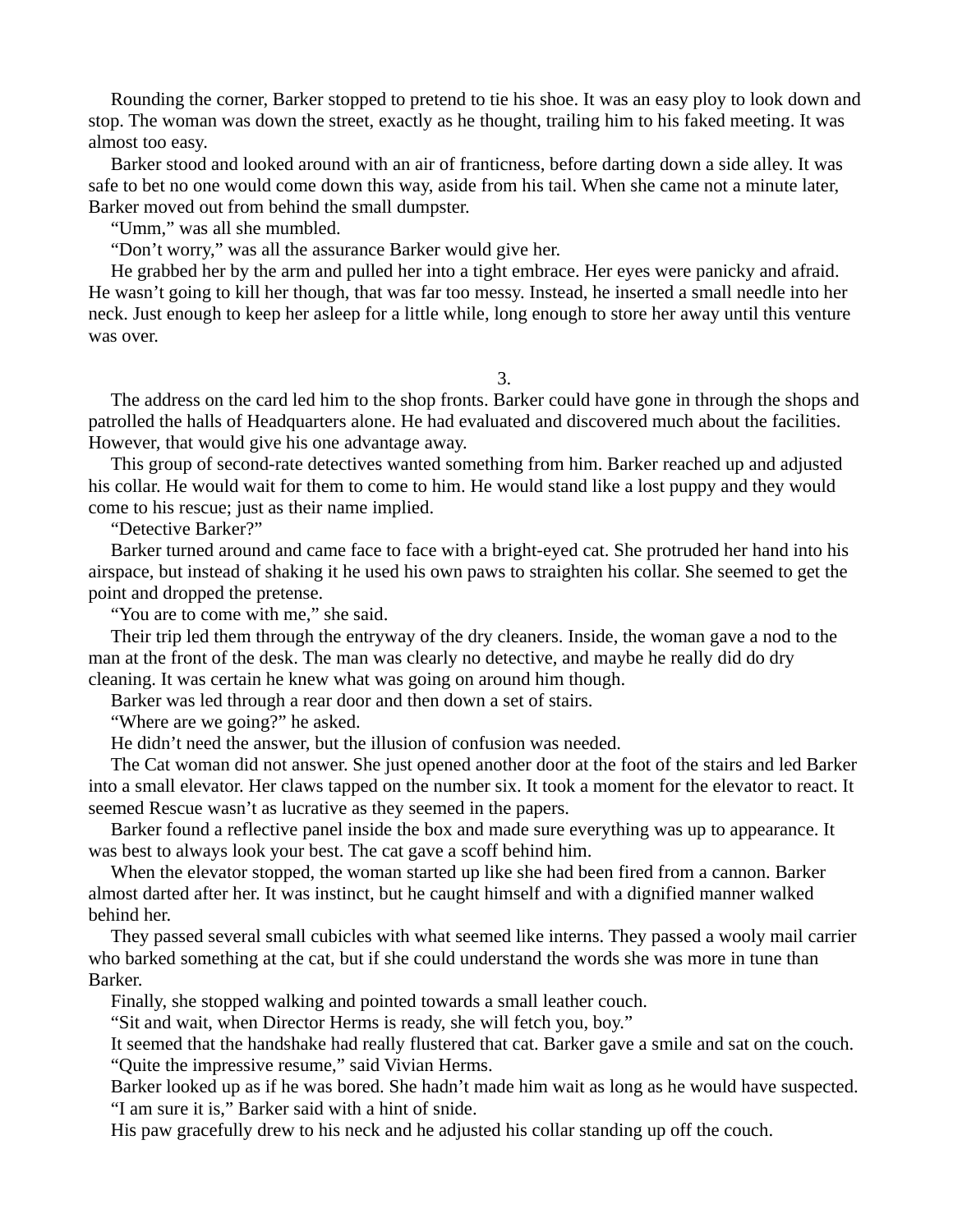"I assume we are meeting in an office and not this dingy hall?" Barker asked.

Herms, if she was perplexed, didn't show it. Her face was still as stone and she waved him to follow. Her office was right around the corner. It was impressive, but Barker would never admit that out loud. Her desk was bigger than Barker, Lucky, and Psitticus's desks put together; also made of real wood, not particle board. Her chair was leather and so thick with cushion that Barker was afraid when she sat she would meld into it.

"Please have a seat," she motioned towards an equally comfy looking chair. Barker noticed this chair sat lower and bore no armrest, however. It was a statement of power. Barker was not interested in it.

"I will stand," he replied.

Keep his head above his competitors. A king never bows and Barker was king detective in this room. Vivian for her part shrugged and took a seat.

"Have you ever considered joining a detective unit?" she asked.

Barker feigned interest in her wall décor. It was rather expensive, not that he would decorate his own walls with the choice of paintings. Half of them he couldn't understand, the other half he was sure there was nothing to understand.

"Do you enjoy paintings, Mr. Barker?"

Barker turned his eyes to Mrs. Herms and adjusted his collar.

"I detest them. A frivolous waste of money, not to mention your taste is atrocious. A third point is that all but one of these paintings is a fake," Barker let that sit in for a minute. It seemed that Mrs. Herms was aware of the forgeries. "Your child can finger paint very nicely though," he said, pointing to a picture on her desk.

It probably wasn't her son. It wasn't good either. But Vivian did not correct him.

"You solved the case of the Water Lily quite astutely. You have solved many cases over the past few years just the same. In Urgway, you are called the great detective. You have potential, but you need guidance."

Vivian closed his file that had been open on her desk. She had studied him as he had her. The unfair part was that he was much better at it.

"You seem to have no records at all, Mrs. Herms. Retired before your prime? Director duties so piled that you do not participate in the activities of your firm anymore?"

Barker moved away from the desk. His back was turned to her. She could play her power card, but Barker refused to be cowered by it. Instead, he would frustrate her and let her make her grasp.

"It is my job to make sure this place runs to full efficiency, Mr. Barker. This is why you are here today. I see you are not interested in banter. You are not interested in Rescue, but Rescue is interested in you. You came to our offices under request, which can only mean that somewhere deep down you are at least curious."

Barker straightened his collar. She played it well. He gave her kudos for that much. He turned and walked over to the chair, placing his paws on its back.

"What is it that Rescue needs Vivian?"

He wanted to throw her off. Break her cool, but the use of her first name did not break her mold. She played the banter well.

"There is a case that has us perplexed. It should be something simple and yet, it isn't."

Vivian opened another folder that sat to the left of his own. She skimmed thru it and stopped somewhere in the middle.

"Read," she said and flipped the folder towards Barker.

He hesitated a moment. Did he want to get trapped into something? What was her play? He paused a moment too long and felt the heat rising in him. He stepped forward. There on the table was a simple heading.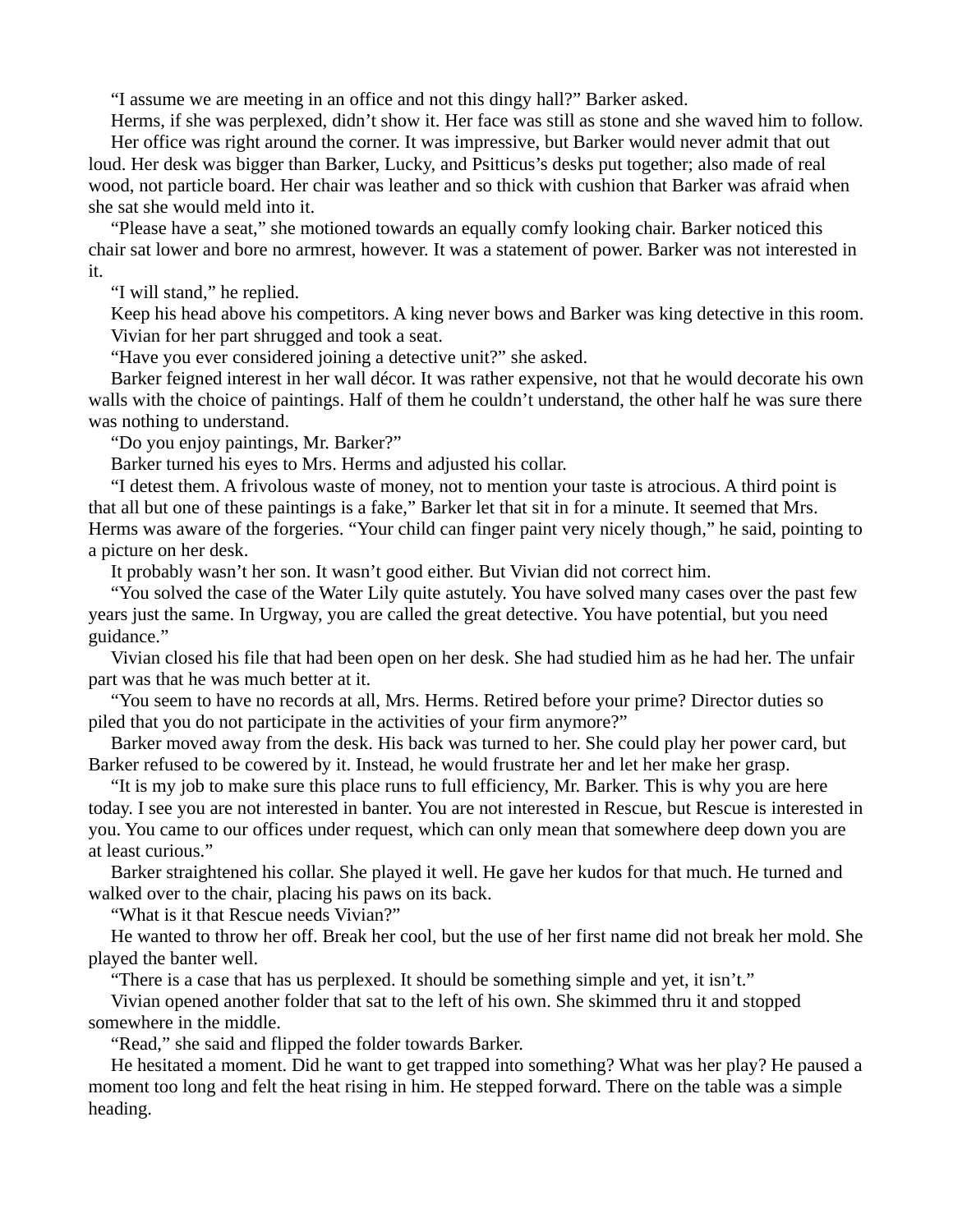'Someone stole The Giving and killed the Giver." Barker had no idea what it meant. But under the heading was a small checklist of clues. He scanned them. They were useless. It seemed that someone had killed the company Giver. But where Barker fit into the point of this charade he wasn't sure.

"I know you work in Urgway as a special case detective, Mr. Barker," she kept his title in the name, "I want you to do the same for Rescue. Someone in the facility is a murderer and I want you to find them."

Barker wasn't much for independent cases. Even in Urgway, he turned down hundreds of assignments. That, needless to say, really scoffed ole Psitticus. Something about this, though, seemed off already. Something about Rescue bringing in an independent contract seemed odd.

"Why not one of your detectives?" Barker asked.

"Easy, one of them is the culprit," she said.

4.

Vivian Herms had expected an answer of yes from Barker. Sadly, Barker could not disappoint her. Not because the initial case interested him. That wasn't it at all. He didn't care who the man in the Giver suit was. He didn't care about Rescue's rogue detective. What he cared about was something deeper in this plot. The Rescue was trying to test him and he wanted to know why.

That is the only reason Barker accepted the small cubicle, of an office. The perks were that even with a small cubicle Herms had okayed his request for one of those comfy cushions. Barker wondered now how he had ever sat in a chair before this.

He finally leaned forward and touched his collar. What idiot in Rescue committed a crime in their own headquarters? It was up to him to find that out he assumed. The folder wasn't very thick; it was only about twenty pages of notes.

Barker started at page one but soon got bored with the overview. Whoever wrote the reports was dryer than a dirt cake. He moved on to the crime scene report.

It turned out that the Giver had been found inside his dressing room. It turned out the dressing room was only actually a storage closet. Barker made a note to see the place. The next note said that the body was still in-house. Down in the morgue, he would have to see the body as well.

The next few pages were pictures of the body and room after the crime scene. He noted the blood pattern. If the Giver was killed there, he was killed by someone much shorter than he was. Barker made a note of the Giver's height. Only six foot, that only narrowed out the taller co-workers. Or it narrowed no one out, if the really tall folks understood blood splatter, then maybe they stabbed underhanded with the intention of deceit. Were Rescue detectives that clever? It was worth a jot in the ole notes.

The rest of the folder was suspects and motives. Someone had started the legwork before Herms got the bright idea to bring in private help. Barker would read those later. He would get his own facts first.

Barker shut the folder and put it in one of the desk drawers. Now, the hard part of the day, getting up out of this cushioned chair; no wonder Psitticus used the hardwood seats.

Barker pushed himself up with a sigh of displeasure. Working was his least favorite part of the job. Being a detective had its perks, but figuring out why people did things was not one of them.

People were complex creatures. They killed, stole, maimed, abused all for different reasons. These reasons rarely made sense to anyone but the actual culprit. To the outside world, it seemed like pointless violence or stupid decisions. Barker found it hard to argue with that logic, most criminals were stupid. That didn't mean they had to be though.

Barker's first stop was the storage room.

The storage area happened to be about as large as Barker's office back in Urgway. It wasn't a normal mop and bucket type storage either, it was mostly filled with hordes of old boxes. Barker thumbed through a few of them, finding nothing but old solved cases and evidence. There were probably hundreds of these storage areas throughout the buildings. This didn't seem like a particularly special room.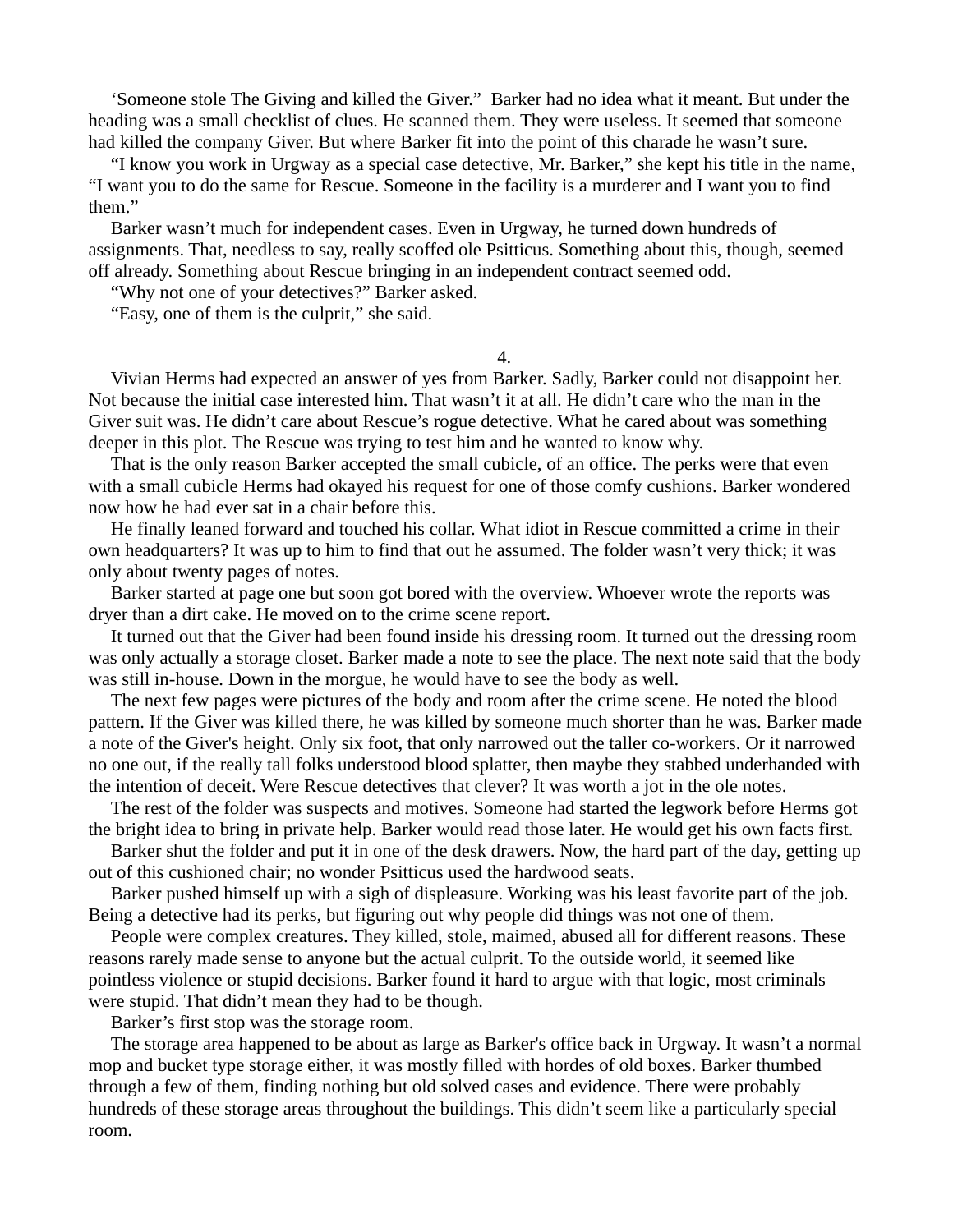The murder had happened, according to the papers, two days prior to Barker arriving. Someone had already run through the room with cleaning supplies, ruining anything Barker would have gotten in terms of crime scene analyses. One thing was obvious though, these boxes were not splattered with blood at all. To have been so meticulous to change all the boxes in the room seemed odd. It also seemed like it would have taken longer to take each item from the boxes of previous and place them into these new ones. Barker made a mental note of it; just another thing to add to the odd case.

Finding nothing of note inside the storage area, Barker went to the break room. He had not had a chance to evaluate the suspects. He had only met a handful of employees for Rescue at all. He doubted Vivian Herms was a suspect; she had hired him after-all. The Rhino woman was to prude to wield a knife. Although, he wouldn't be surprised to learn she overzealously shot someone. However, he mentally marked them both off his list.

There was then, the cat who had guided him into the building. There was motive; they were sending her on errands. A gofer, when she probably longed to be an important detective. It was doubtful she would ever reach that pinnacle with her advancing age.

Barker had also passed a mail carrier, but he doubted that the fat beast of a man could have actually fit into the storage room, and he was much too tall, for the splatter pattern.

Barker poured himself a cup of coffee and stared at his reflection in the clean mug. He was the greatest detective in Urgway; he had no doubt about that. He was the most handsome as well; there was no arguing that fact. However, this building was new. Were Rescue detectives better than he was? Barker almost let out a laugh but held it in.

He was glad he had as two detectives walked into the room.

"You must be the detective Herms announced," said an ugly, mangy looking goat. "Surprising really, Rescue isn't too keen on hounds," he finished.

Barker let the comment move passed him. He wasn't going to have a verbal dispute with such a creature. The other individual was taller and sheepish. She gave a poke to the goat's ribs.

"Sorry," he added.

But he wasn't sorry. Barker knew that Rescue had their disputes with his kind. He knew that from the history he had read. That just added to the oddness of bringing him in. He said nothing to the two employees and took his coffee with him out of the room.

He didn't need to talk to them to realize they didn't have the brains or courage to commit murder. It took a harder personality and the goat was rude, but not brave. The sheep was too quick to not offend.

Barker took a sip of his coffee and threw it in the trash. Rescue had a lot of disappointments racking up.

The morgue was less than accommodating. Two guards had been posted at the entrance to a long corridor. The arrow directed Barker towards the morgue, but the two bisons of men wouldn't let him through.

"I have clearance from the director Vivian Herms," Barker said.

The two men traded glances. Barker thought that would be enough to get him through into the hallway, but he had been wrong.

"I do believe we have something for you," one of the bison's said. "I will retrieve it for you."

Barker didn't bother fighting with them. He couldn't take down two behemoths. Instead, he straightened his collar and tried to get a glimpse of anything through the pane of glass on the door. There was nothing to be seen. He wondered why Herms even had him on this case. Not a single other detective seemed to be alarmed that he was investigating the murder. Not a single one of them seemed to be out of the loop. The only confused detective in the building seemed to be Barker.

The bison returned a minute later holding a small folder.

"There is something in here that Mrs. Herms wished for you to browse over," he said and thrust the folder into Barker's chest.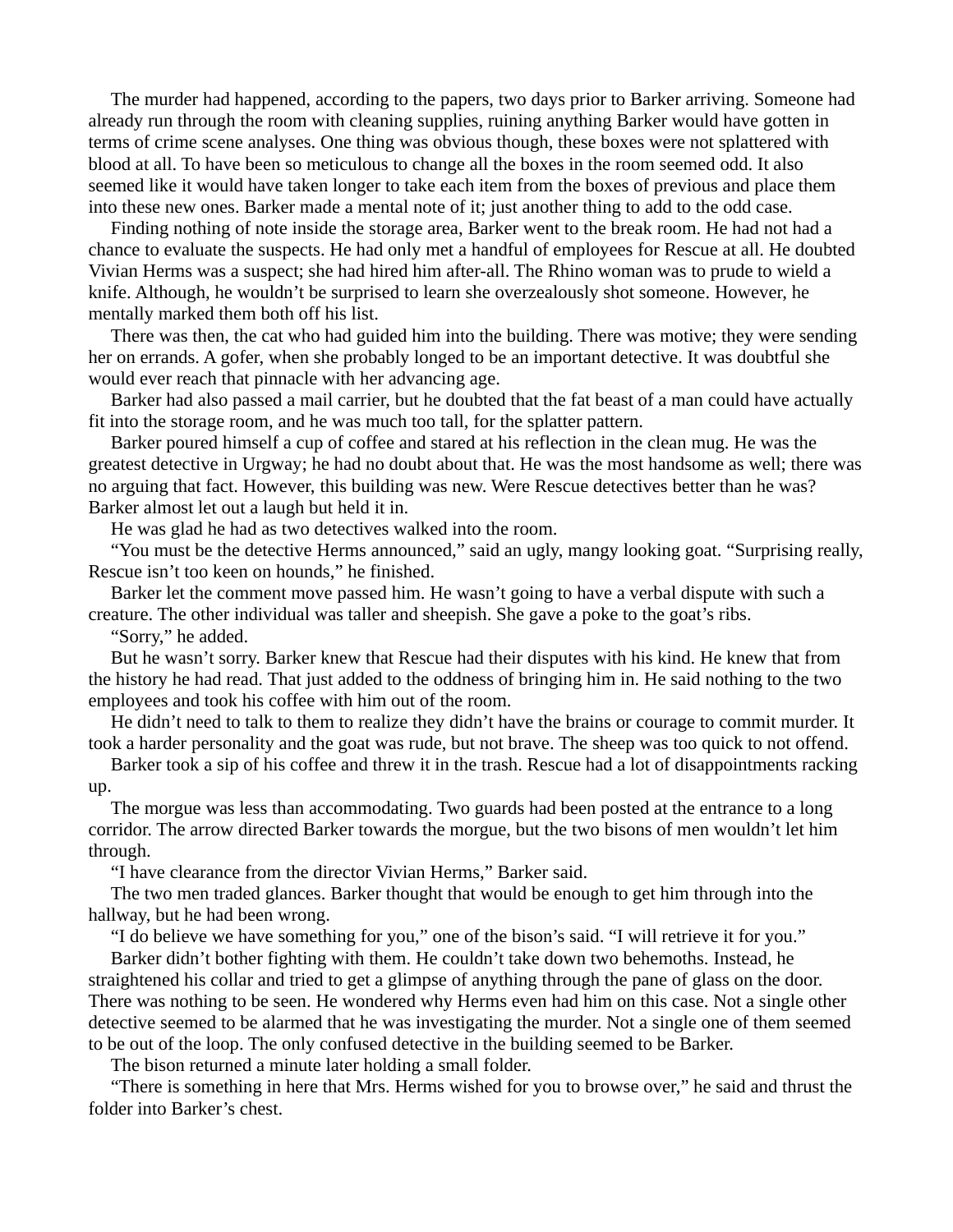Barker was tired of the Rescue employee's attitude. Not a single one of them had ever been outside this building it seemed. He made a mental note on the guards. If all else failed then he would just make sure that they committed the crime. It was a win, win situation that way.

Barker took the folder and returned back to his small cubicle. The item that had been important to Mrs. Herms turned out to be more photos. This time it was something that was useful to Barker.

The man in the pictures was the supposed victim. The victim that had died two days prior to Barker arriving and a day prior to Barker's investigation on Rescue from the diner. The man was without his costume in the photos. There were clear puncture wounds across his chest and arms.

But Barker wasn't interested in the pictures for their evidence to the supposed case. He was far more interested in the man's face. Barker closed the folder. There were a lot of weird things going on at Rescue headquarters.

One thing that was certain, however, Barker had just solved another case.

## 5.

Vivian Herms was dressed in a long grey skirt and matching button-up blouse. To Barker, it seemed she had stuffed herself into a too tight trash bag, but he knew enough about Italina to know this was supposed to emulate power.

"So, you said you had some important news to share with us?"

Vivian walked around to the corner of the desk and leaned back. Barker had indeed told Mrs. Herms to procure her important individuals and bring them into the conference room. He would enlighten them on his findings there.

Barker had solved the case last night. It had only taken a single piece of evidence. It was really quite sad that it had come to this. That Rescue would even bother with a charade on this level.

Barker fixed his collar.

"It has come to my attention," Barker stood to his feet, pushing the chair back into the table, "That this operation is run quite poorly." He let his eyes rove around to each of them in turn. He didn't know the others, but he didn't care to know them either. "This operation is left to amateur detectives, who find it amusing perhaps?" Barker let the question hang.

"What are you getting at, Detective?" Vivian Herms had stopped her lax posture. She now stood to her full height and puffed her chest in some attempt at grandeur.

"Do you assume, Mrs. Herms, that I am a simpleton?" Barker asked her.

Vivian's mask slipped for a moment, but she recovered quite nicely. "What are you getting at, Detective?" she asked again.

Barker walked around the table. Fixing his collar, he stopped at a painting on the conference walls.

"It seems that none of the art in this building is real," he said putting a claw to the canvas. "It follows that this council probably isn't real," he turned towards them. The men and women seated did not bother to proffer any evidence to the otherwise.

"I am not sure I like these accusations, Mr. Barker," Herms was getting perturbed, it was evident in her voice.

Barker turned and fixed his collar.

"I am not inclined to care what you think at all. You brought me here to solve a case. Do you want the conclusion or not?"

Vivian waved her hand in response. Barker concluded that she no longer trusted her own voice to give the message.

"Well, evidence led me to conclude several things upon inspection. One piece of evidence was that there was no murder at all here in this building." Barker tried to gauge the faces of those around the table, but they showed no emotion. It was all the response he needed, however.

Vivian Herms stayed unnaturally quiet.